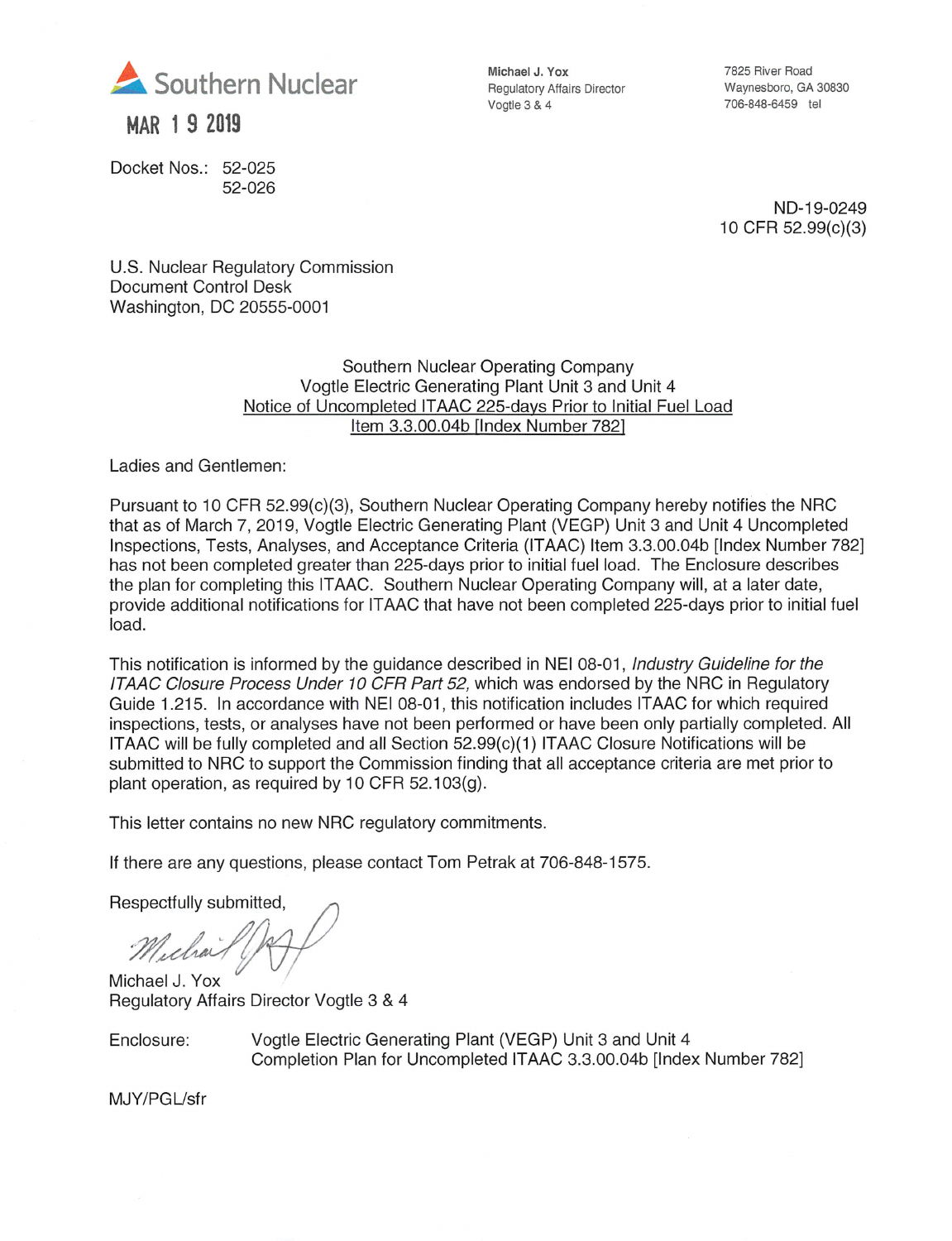U.S. Nuclear Regulatory Commission ND-19-0249 Page 2 of 3

To:

# Southern Nuclear Operating Company/ Georgia Power Company

Mr. D. A. Bost (w/o enclosures) Mr. D. L. McKinney (w/o enclosures) Mr. M. D. Meier (w/o enclosures) Mr. D. H. Jones (w/o enclosures) Mr. J. B. Klecha Mr. G. Chick Mr. M. J. Yox Mr. A. S. Parton Ms. K. A. Roberts Mr. T. G. Petrak Mr. W. A. Sparkman Mr. C. T. Defnall Mr. C. E. Morrow Mr. J. L. Hughes Ms. K. M. Stacy Ms. A. C. Chamberlain Mr. J. C. Haswell Document Services RTYPE: VND.LI.L06 Fiie AR.01.02.06

#### cc:

# **Nuclear Regulatory Commission**

Mr. W. Jones (w/o enclosures) Mr. F. D. Brown Ms. J. M. Heisserer Mr. C. P. Patel Mr. G. J. Khouri Ms. S. E. Temple Mr. N. D. Karlovich Mr. A. Lerch Mr. C. J. Even Mr. B. J. Kemker Ms. N. C. Coovert Mr. C. Welch Mr. I. Cozens Mr. J. Gaslevic Mr. V. Hall

# Oalethorpe Power Corporation

Mr. R. B. Brinkman Mr. E. Rasmussen

# **Municipal Electric Authority of Georgia**

Mr. J. E. Fuller Mr. S. M. Jackson

## Dalton Utilities

Mr. T. Bundros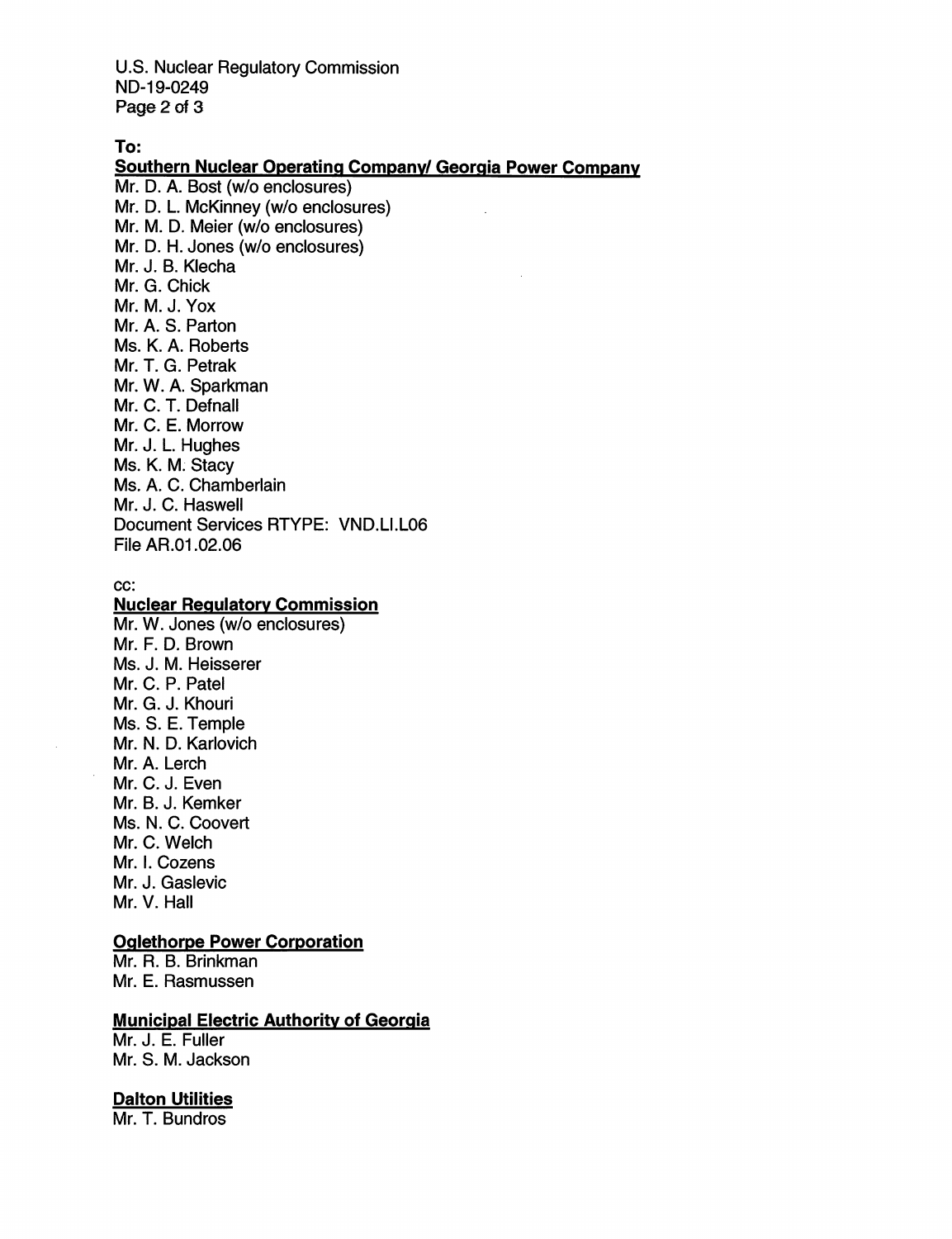U.S. Nuclear Regulatory Commission ND-19-0249 Page 3 of 3

# Westinahouse Electric Company. LLC

Dr. L. Oriani (w/o enclosures) Mr. D. C. Durham (w/o enclosures) Mr. M. M. Corletti Ms. L. G. Iller Ms. J. Monahan Mr. J. L. Coward

#### **Other**

 $\bar{z}$ 

Mr. J. E. Hosier, Bechtel Power Corporation Ms. L. Matis, Tetra Tech NUS, Inc. Dr. W. R. Jacobs, Jr., Ph.D., GDS Associates, inc. Mr. 8. Roetger, Georgia Public Service Commission Ms. 8. W. Kemizan, Georgia Public Service Commission Mr. K. C. Greene, Troutman Sanders Mr. S. Blanton, Balch Bingham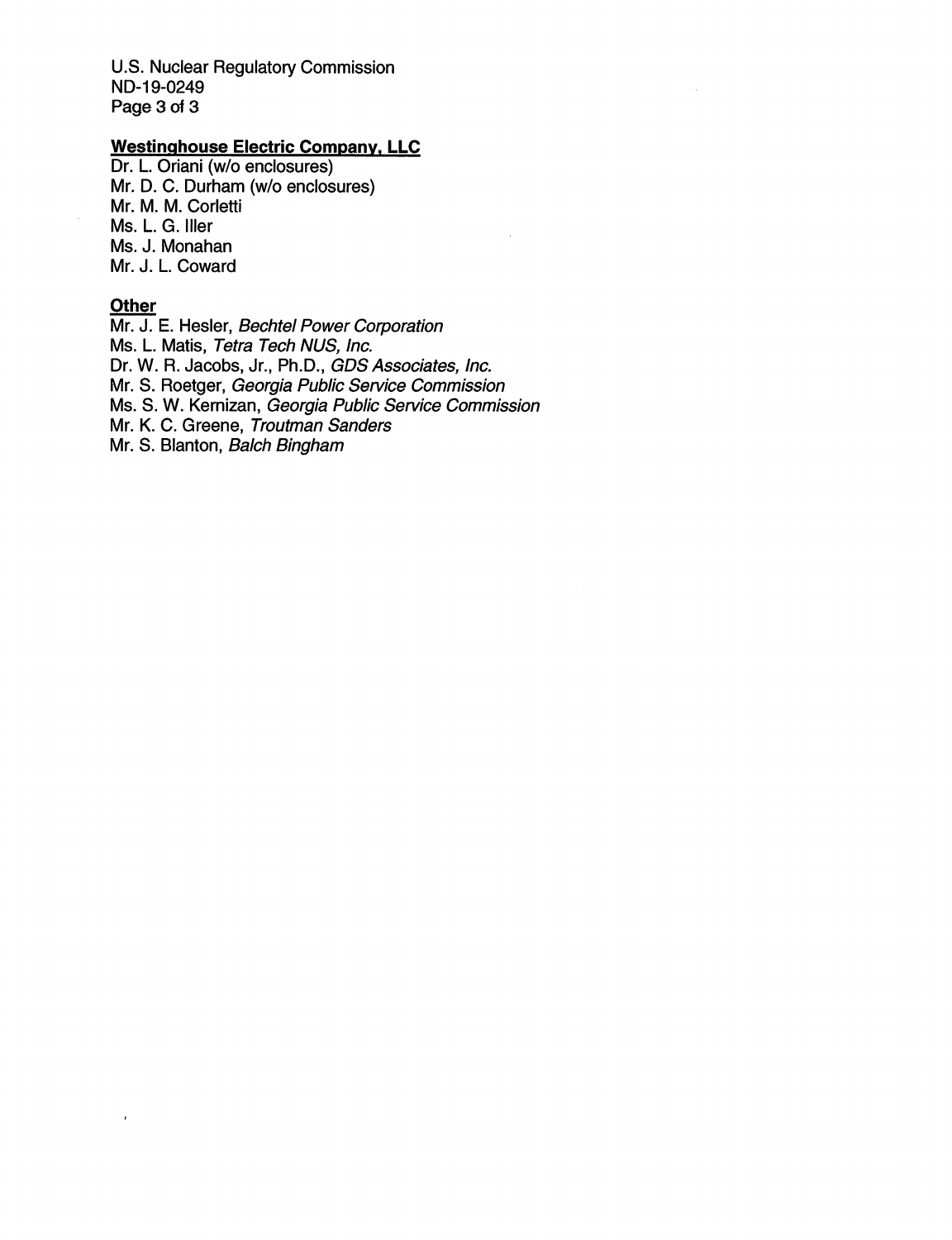U.S. Nuclear Regulatory Commission ND-19-0249 Enclosure Page 1 of 3

## Southern Nuclear Operating Company ND-19-0249 Enclosure

Vogtle Electric Generating Plant (VEGP) Unit 3 and Unit 4 Completion Plan for Uncompleted ITAAC 3.3.00.04b [Index Number 782]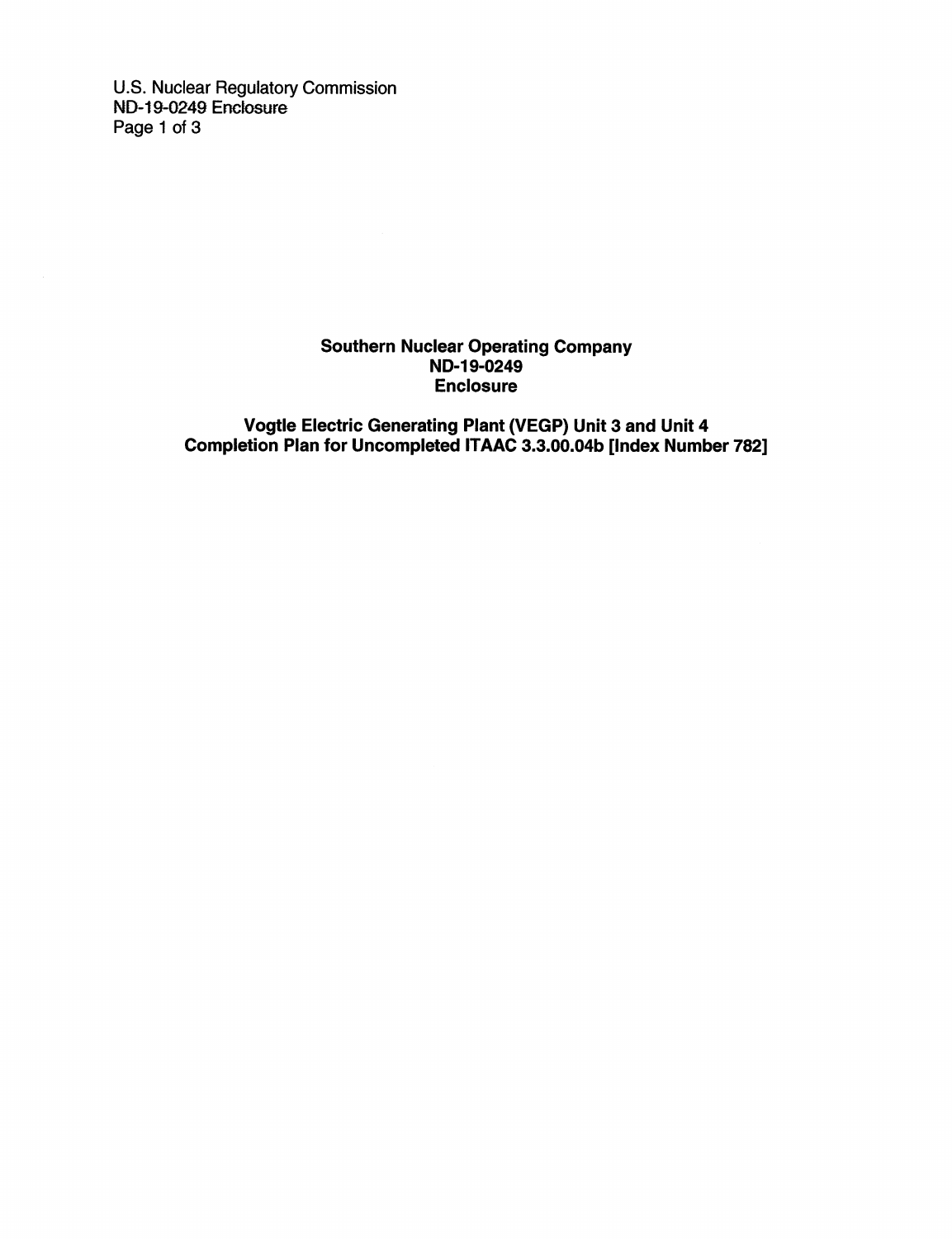U.S. Nuclear Regulatory Commission ND-19-0249 Enclosure Page 2 of 3

# ITAAC Statement

#### Design Commitment

4.b) Walls of the waste accumulation room in the radwaste building except for designed openings or penetrations provide shielding during normal operations.

#### Inspections/T ests/Analvses

Inspection of the as-built radwaste building wall thicknesses will be performed.

## Acceotance Criteria

A report exists and concludes that the shield walls of the waste accumulation room in the radwaste building except for designed openings or penetrations are consistent with the minimum concrete wall thickness of 1 '-4", and a minimum concrete wall thickness of 1 '-8" near the radwaste bunkers.

## ITAAC Completion Description

Inspection is performed to verify that the walls of the waste accumulation room in the radwaste building except for designed openings or penetrations provide radiation shielding during normal operation. The subject ITAAC requires an inspection be performed and documented in a report that concludes that the shield walls of the waste accumulation room in the radwaste building except for designed openings or penetrations are consistent with the minimum concrete wall thickness of 1'-4", and a minimum concrete wall thickness of 1 '-8" near the radwaste bunkers.

The inspections are performed of the as-built sections (following concrete placement) in accordance with the requirements of measurement guideline APP-GW-IT-001 (Reference 1), which identifies the location and frequency of inspection points for determining wall thickness to ensure the resulting measurements are representative of the entire section being inspected. The measurements are based on the size and construction type of each section. Measurements are taken using survey equipment in accordance with site survey procedures (Reference 2).

The inspection results contained in the Unit 3 and Unit 4 principal closure documents (References 3 and 4, respectively) conclude that the shield walls of the waste accumulation room in the radwaste building except for designed openings or penetrations are consistent with the minimum concrete wall thickness of 1'-4", and a minimum concrete wall thickness of 1'-8" near the radwaste bunkers.

References 1 thru 4 are available for NRC inspection as part of the Unit 3 and Unit 4 ITAAC 3.3.00.04b Completion Packages (Reference 5 and 6, respectively).

## List of ITAAC Findings

In accordance with plant procedures for ITAAC completion, Southern Nuclear Operating Company (SNC) performed a review of all findings pertaining to the subject ITAAC and